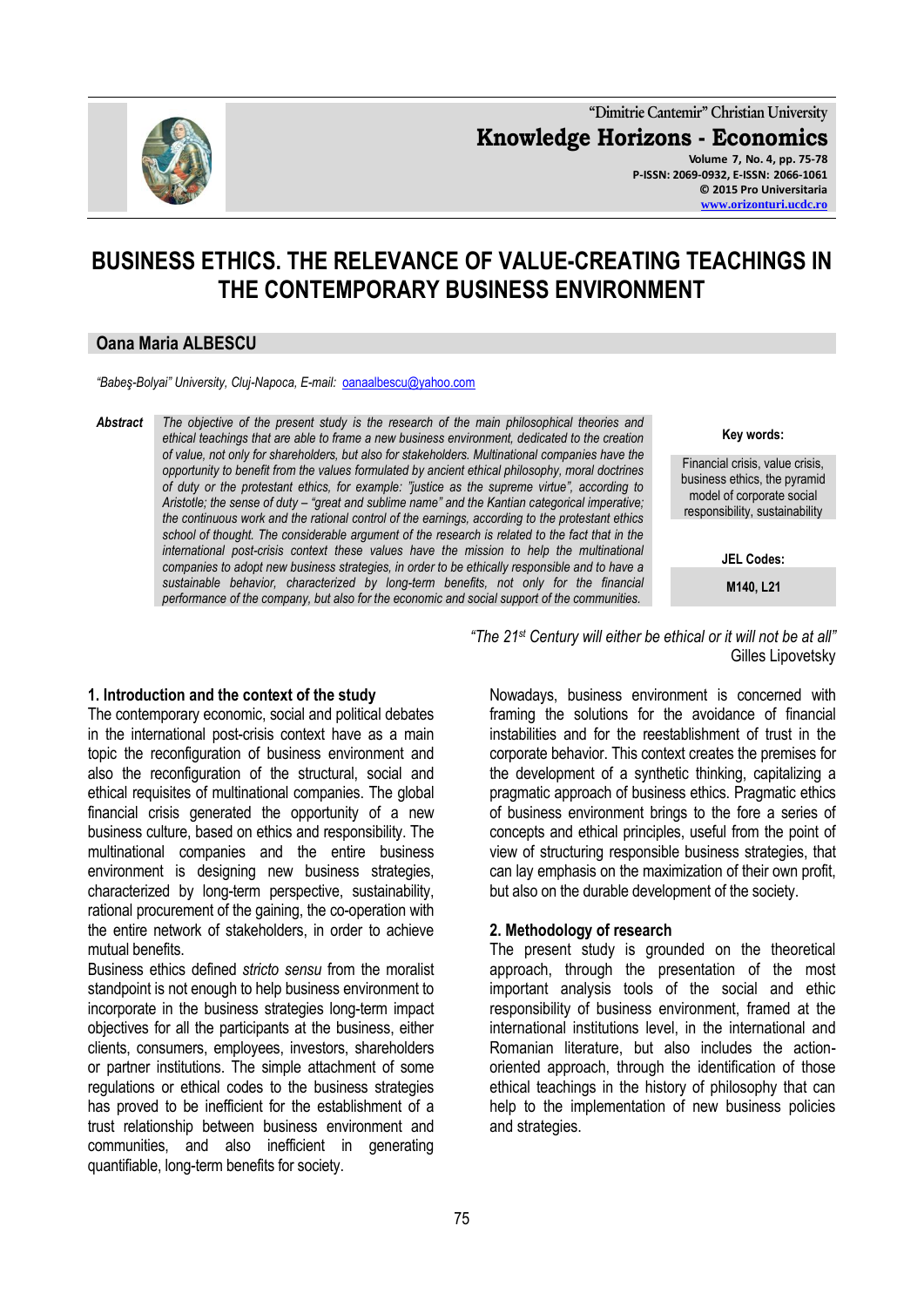## **3.Frames of analyzing ethic and social responsibility of business environment**

European Business Ethic Forum has created the requisites of an ample debate at the international level, related to the financial crisis and the ethic implications in the business environment. Within the Forum, the harmful results of financial crisis were reiterated, and a series of instruments destined to attenuate crisis effects and to consolidate the ethics in international business have been elaborated. Among these we can mention: OECD Guidelines for Multinational Enterprises, OECD Principles of Corporate Governance, OECD Convention on Combating Bribery and the Principles for Enhancing Integrity in Public Procurement (Gurria, 2009).

At the international organizations level, the World Economic Forum Report comes as well to the fore, specialized in analyzing global public opinion with reference to the importance of moral values and ethic in the global economic and political system. The financial crisis generates a series of interrogations about the type of civilization we intend to pursue. Is it a world defined by consumerism or a world of citizenship, defined through the action for common good and the conservation of ethical values? Tout ensemble, the report highlights how the economic crisis, a crisis of values as well, breaches the restructuring of the financial institutions in the 21st Century (World Economic Forum, 2011).

The international post-crisis context generated the opportunity of projecting new programs and strategies of ethic and social responsibility in the business environment. For example, René Schmidpeter is discussing about the transfer from the defensive corporate social responsibility management to the proactive corporate social responsibility management. As opposed to business strategies characterized by conformity and segregated actions of community involvement, the present-day business practices are approaching sustainable business strategies, long-term business objectives and the assumption of economic, social and ecological implications of corporate activities (Okpara, I. and Idowu S., 2013: 175-177).

The most elaborated model of corporate social responsibility is the "four-part corporate social responsi– bility model", defined by Archie Carroll in 1979 and then improved in collaboration with Ann K. Buchholtz. Carroll looks upon corporate social responsibility as a four-part concept, defined through economic, legal, ethical and philanthropic responsibilities, gathered in a pyramid model, with social responsibility integrating these four levels in the corporate behavior. The authors proposed the following definition: "The social responsibility of business encompasses the economic, legal, ethical, and philanthropic expectations placed on organizations by society at a given point in time" (Carroll and Buchholtz, 2000: 35).

Other specialists argue the fact that this model of corporate social responsibility is very advantageous, taking into account it generates plenty of quantifiable benefits both for companies and for communities. Arguments related to augmentation of reputation and legitimacy in the social sphere motivates multinational companies to implement social responsibility projects. Successful business involves long-term perspectives, in a proactive and not reactive manner, because anticipation, planning and initiative are less expensive than retroacting against social problems of communities. The development of solid corporate social responsibility programs are objectives of contemporary business environment, because this facilitates companies the possibility to extend the business by attracting new clients and, thus, building a positive relation with the communities they operate (Okpara and Idowu, 2013: 8- 9).

International literature encompasses considerable references that cover financial and economic crisis from the standpoint of the lack of ethics in international business.

The analyses converge around topics like the importance of virtues and social responsibility in international markets (Boudewijn de Bruin, 2015) or the necessity of ethic behavior on the capital markets (Williams and Elliott, 2010). Other papers have the merit to advocate the necessity of a healthy and ethical responsible economy in order to avoid future financial instabilities (Eecke, 2013).

Peter Koslowski notices in the following words the fundamentals of business ethics: "where there is a great measure of influence and power, there must also be a great measure of conscientiousness and moral awareness, because power itself is a moral or ethical phenomenon; and every powerful action must be morally responsible and defensible" (Koslowski, 2011: 3). In the globalized world, we are witnessing the increasing power of transnational actors in the International System, next to the classical state. The economic, social and political attributes of multinational companies in the global scene are absolute. The growing power of multinational companies entails the intensifications of ethical and social responsibilities in the communities they uphold their activities.

In Romania, Ioan Mihut's paper "Management and Ethics" has a great merit in presenting and analyzing the evolution of the formation of moral concepts and their significance for the global economy, profoundly affected by the financial and economic crisis (Mihuţ, 2012).

The author's paper thus represents a substantial point of reflection and analysis of the history of philosophy and of the identification of those concepts and ethical principles that can ground the architecture of business environment. Ancient philosophy, philosophy of Middle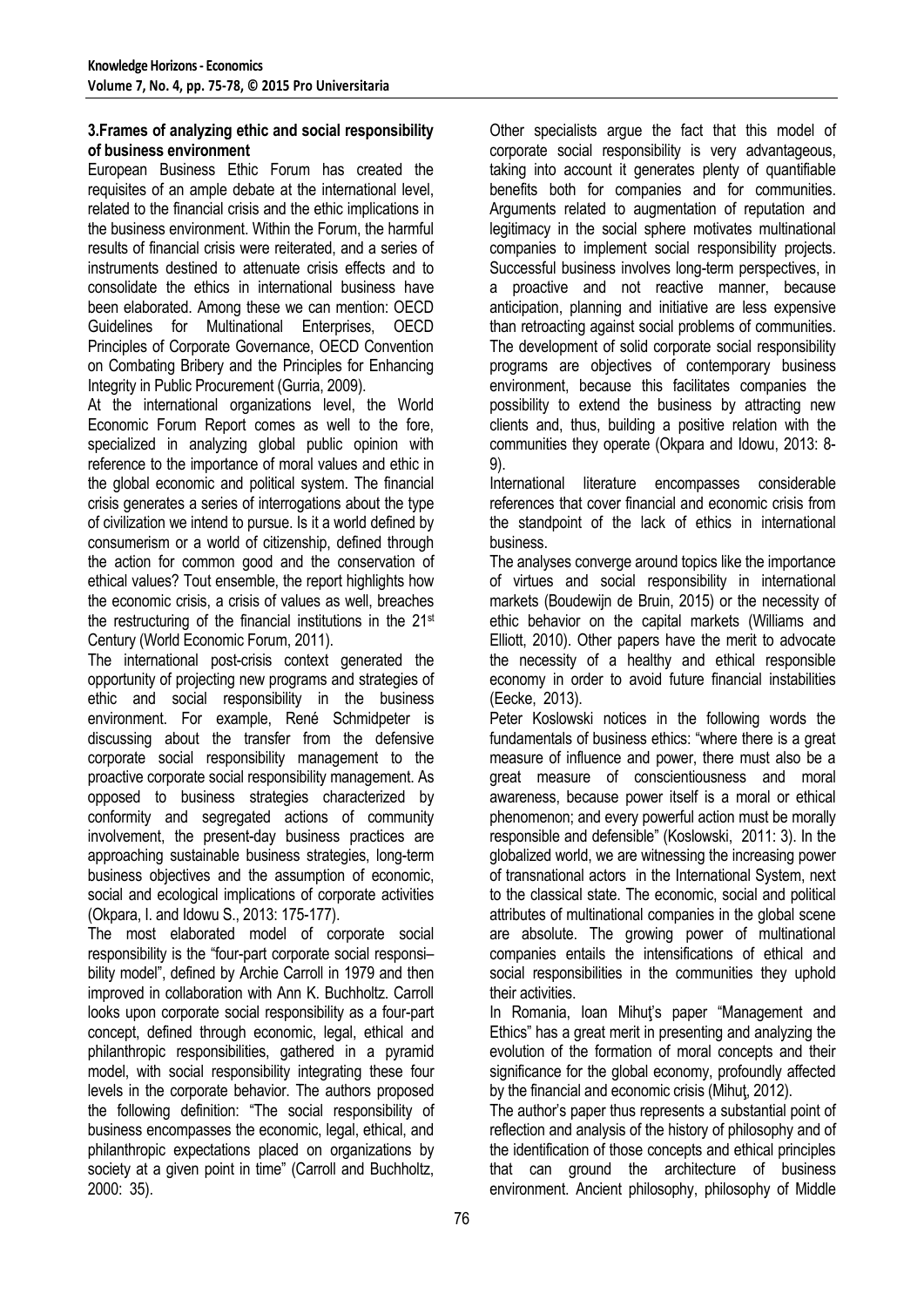Ages and Renaissance, modern and contemporary philosophy can be analyzed from an innovative perspective – the contribution to the re-establishment of business, no matter the scale of reference. We shall reiterate in this context the philosophy of postmodernism, represented by authors like Zygmunt Bauman or Gilles Lipovetsky, important because it draws attention upon the postmoralism and postkantianism of the present society.

# **4. Value-creating teachings in business**

According to Aristotle, "moral virtues are acquired by habituation" (Mureşan, 2007:100). Similarly, business environment can habituate to an ethic and responsible behavior by shaping those business strategies that generate values to shareholders and investors, but also to the communities of citizens in which they operate.

Justice, one of the virtues accurately described by Aristotle, among courage or moral education, is defined as "obeying the citadel laws" for the "assurance of common good and the happiness of community". Similarly, Plato defined justice as "harmony or health of citadel". According to Aristotle, justice is not "a virtue among others, alongside courage, moderation, but it is the exercise of the complete virtue" (Mureşan, 2007: 189-190). We consider that justice understood as lawfulness is a fundamental condition of guaranteeing business environment legitimacy. The conformation with the host country legislation and with the regulations related to the multinational companies' sphere of activity are contemporary requirements of the assurance of business conformity.

Classical Chinese ethic, represented by Confucius, confers business environment a panoply of teachings, so necessary for the configuration of business objectives that represent rightful and honest the interests of those affected, directly or indirectly, by the business activity.

We recapture in Confucius chrestomathy the "Goodness – the superior human behavior, conclusive in the articulation of Confucianism, (…), which standardizes as concepts: Piety, hierarchic respect; Loyalty; Justice; Courage; Reciprocity, Sincerity and Credibility" (Analects, 1995: 22). Confucius defines Goodness in the following words: "When in public, comport yourself as if you are receiving an important guest. (…) Do not impose upon others what you yourself do not desire" (Analects, 1995: 198).

We can notice the similitude of the Confucianism morale with the moral imperative of duty, instituted by the German philosopher, Immanuel Kant. The author defined the principle of humanity as an end in itself: "act so that you treat humanity, whether in your own person or in that of another always as an end and never as a means only" (Kant, I1972: 41).

Gilles Lipovetsky accomplishes a complete scanning of the "painless ethics of the new democratic times", as opposed to the Kantian morale that "standardizes the categorical imperative of duty". The author describes postmodern epoch in the following words: "era of minimal ethic, which, contrary to the persistence of modern rigors, excludes the personal sacrifice, stimulates the individual narcissism preoccupied by the amelioration of own performances, of hedonist welfare" (Lipovetsky, 1996: 10,14). We can situate these reflections in the mirror of the unethical and unsustainable practices of business environment, which have as objective the benefits for shareholders, the usage of resources for the rapidly gaining short-term profit, to the detriment of the durable investments, with economic and social impact.

Benjamin Franklin, one of the initiator of western business ethic, analyzes the ethical principles from the standpoint of their purposes: "honesty is useful, because it assures credit, so are the punctuality, industry, frugality, and that is the reason why they are virtues" (Weber, 2003:40). These ethical principles can be sustained and advanced in the context of the professional duty achievement because, in the author's words, "the earning of money within the modern economic order is, so long as it is done legally, the result and the expression of proficiency" (Weber, 2003: 41).

"Protestant ethic and the spirit of capitalism" offers a handbook for the business environment, reiterating "the inner ethic content of economic business" and the attributes of "duty, virtue" of the work uphold by the modern man (Weber, 2003:289-290). "The development of the enterprises oriented towards long-term profit" and the "gain rational obtained" promoted by the capitalist spirit are present requisites of the business environment sustainability.

The Caux Round Table Principles, published in 1994, inspirit business man to adopt the principles of moral capitalism in the economic activities. The equally reverence of stakeholders and shareholders, the responsible and legal acting, the contribution towards economic and social development of communities, the prudent and honest usage of resources characterize not only the principles formulated by Caux Round Table organization, but are also contemporary imperatives for the business environment to procure social license to operate. The principles describe a complete register of business responsibilities towards affected communities and are based on the human dignity principle and on the Japanese principle *kyosei.* Defined by the common participation for the achievement of the common good, in the name of cooperation and fair competition, *kyosei* principle may represent an essential tool for the present competitive and sustainable business.

Hans Küng argues about the chances of an ethic and responsible business behavior in the postmodern world.